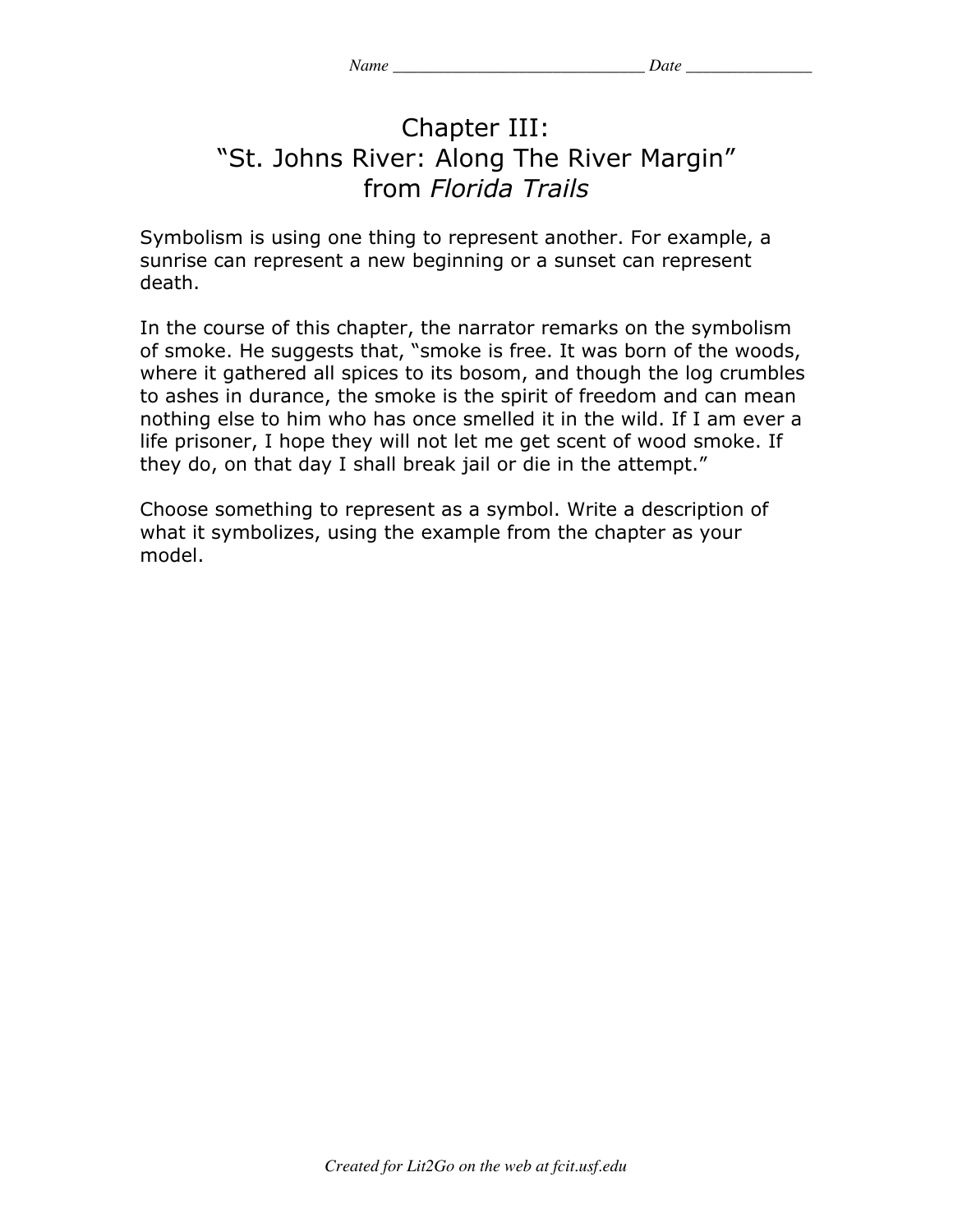## Chapter III: "St. Johns River: Along The River Margin" from *Florida Trails*

In the first column, copy down passages from the reading that you find interesting/ important/ appealing. In the second column, react to the text by clarifying meaning, questioning, making connections, or paraphrasing.

| <b>Text</b> | Reaction |
|-------------|----------|
|             |          |
|             |          |
|             |          |
|             |          |
|             |          |
|             |          |
|             |          |
|             |          |
|             |          |
|             |          |
|             |          |
|             |          |
|             |          |
|             |          |
|             |          |
|             |          |
|             |          |
|             |          |
|             |          |
|             |          |
|             |          |
|             |          |
|             |          |
|             |          |
|             |          |
|             |          |
|             |          |
|             |          |